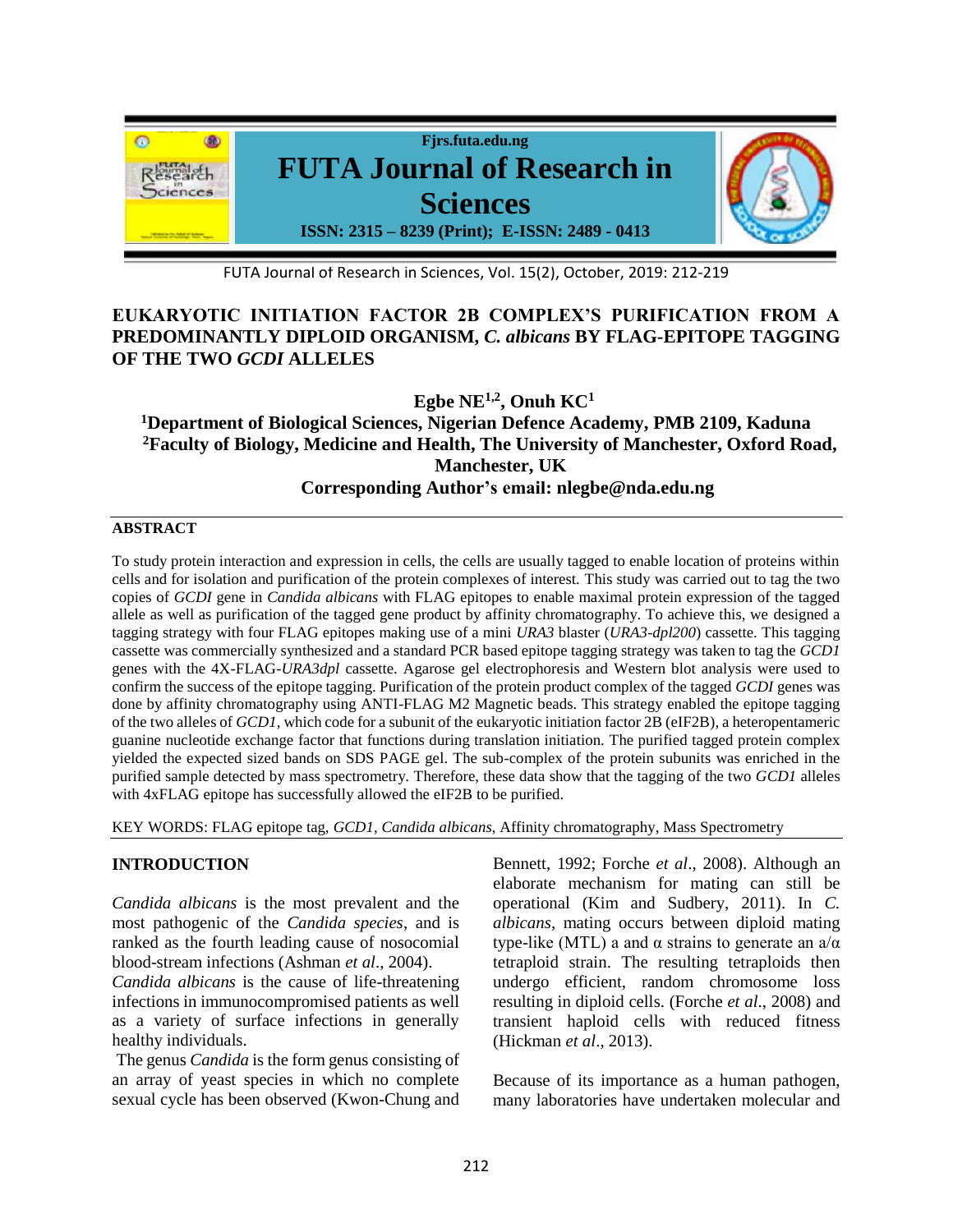genetic studies of this predominantly diploid dimorphic yeast. The development of new drug therapies specific for this yeast will probably require a better understanding of its physiology through biochemical studies and genetic manipulation. Unfortunately, genetic analysis of *C. albicans* is difficult, since this organism has a diploid genome (Kurtz *et al*., 1986), and autonomous plasmid systems developed for routine use are unstable in this organism (Goshorn *et al*., 1992).

To study protein interaction and expression in cells, the cells are usually tagged to enable location of proteins within cells; for isolation and purification of the protein complexes of interest and the interacting partners (Einhauer and Jungbauer, 2001). Epitope tags are useful for affinity purification and immunochemistry

*Candida albicans* is a predominant diploid, therefore, tagging just a single copy of a gene will not permit maximal protein expression of the tagged allele, as the organism will also be expressing the untagged allele of the gene of interest.

The eukaryotic initiation factor 2B (eIF2B) is a heteropentameric guanine nucleotide exchange factor that functions during translation initiation and consists of  $\alpha$ ,  $\beta$ ,  $\gamma$ ,  $\delta$ , and ε subunits, encoded by *GCN3, GCD7, GCD1, GCD2* and *GCD6* respectively. The eIF2B catalyzes the otherwise slow exchange of GDP for GTP on its substrate

**Table 1**: **Yeast strains used in this study**

eIF2. This is a rate-limiting and regulated step in protein synthesis and the target of many regulatory processes often resulting in a process known as integrated stress response (Kenner *et al*,. 2019). Previously a combined V5-6xHis epitope tag (Milne *et al.,* 2011) was used to tag the gene of interest (*GCD1*), however, repeated attempts made to purify the tagged protein using the V5 purification method and also the 6xHis tag purification did not yield the expected sized bands, nor was any of the protein subunits detected by mass spectrometry from the purified samples. In an attempt to circumvent some of these potential bottlenecks, a tagging strategy was designed making use of a mini *URA3* blaster (*URA3-dpl200*) cassette and a FLAG epitope tag*.* We epitope tag two alleles of *GCD1*, which codes for a subunit of

the eIF2B and used a single affinity

# **MATERIALS AND METHODS**

chromatography step to purify the complex.

# **Media and growth conditions**

The Candida strains used in this study are listed in Table 1. The CAI4 background was used throughout the study (Fonzi and Irwin, 1993). The CAI4 strain is a *URA3* auxotroph. The strains were grown and maintained as described previously (Egbe *et al.*, 2015). For FLAG-tagged studies, strains were grown in synthetic complete dextrose medium lacking uridine (SCD-ura).

| Candida strains | Genotype                                                   | Source                  |
|-----------------|------------------------------------------------------------|-------------------------|
|                 |                                                            |                         |
| CAI4            | $ura3/ura3$ :: $\lambda$ imm434/ura3:: $\lambda$ imm434    | (Fonzi and Irwin, 1993) |
| <b>YMK 2311</b> | $ura3/ura3$ : $\lambda$ imm434/ $ura3$ : $\lambda$ imm434- | This study              |
|                 | GCD1-4XFLAG-dpl200::GCD1                                   |                         |
| <b>YMK 2312</b> | $ura3/ura3$ ; $\lambda$ imm434/ $ura3$ ; $\lambda$ imm434- | This study              |
|                 | GCD1-4XFLAG-dpl200::GCD1-                                  |                         |
|                 | 4XFLAG-dpl200.                                             |                         |
|                 |                                                            |                         |

213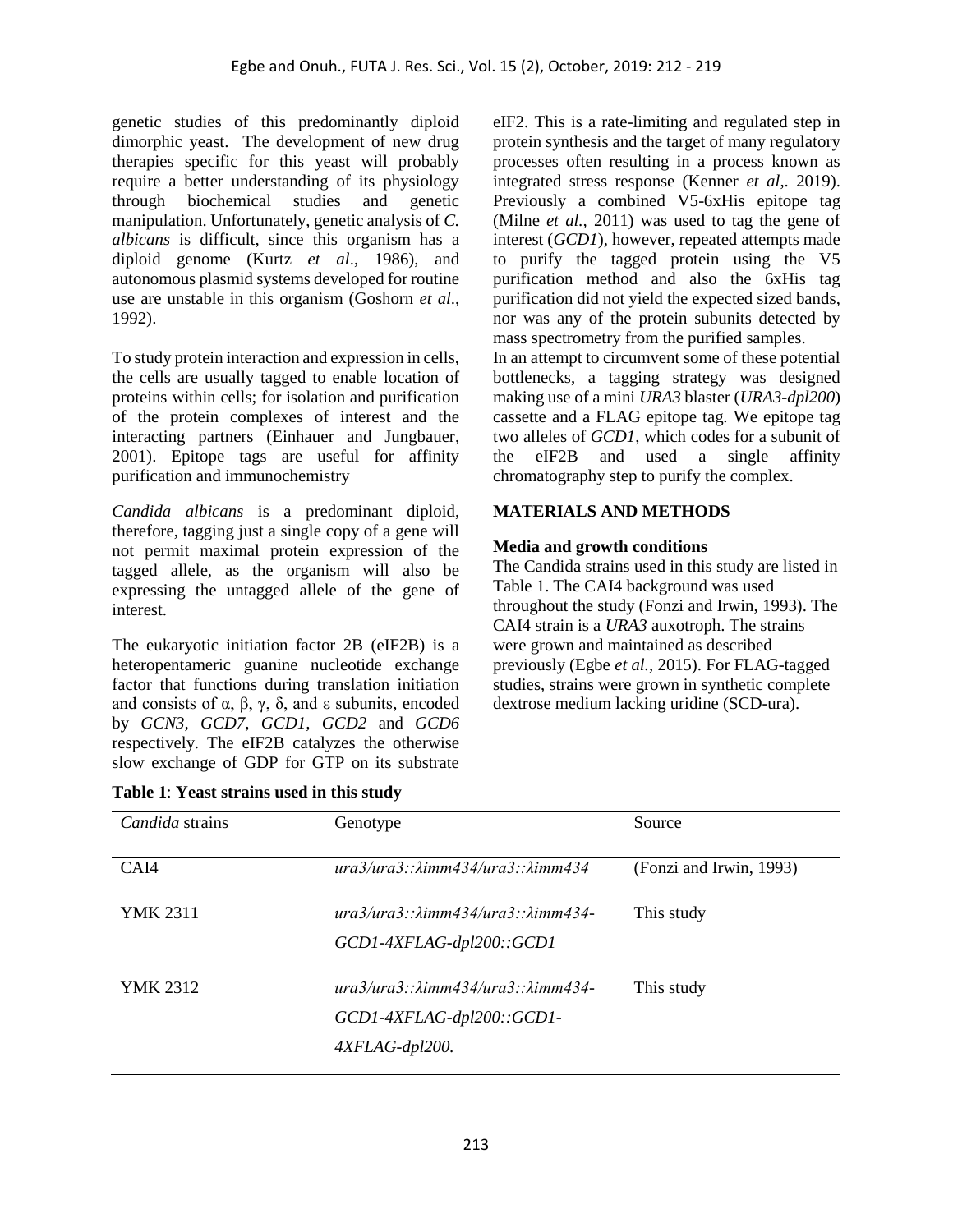| <b>Identified proteins</b> | Mol. Weight | NE1        | NE <sub>2</sub> |
|----------------------------|-------------|------------|-----------------|
|                            | (kDa)       | (Untagged) | (Tagged)        |
| Orf19.407 GCD6             | 82          | 3          | 50              |
| Orf19.481 <i>GCD1</i>      | 54          | 2          | 31              |
| Orf19.6776 GCD2            | 56          | 3          | 7               |
| Orf19.6904 GCN3            | 35          | 4          | 3               |
| Orf19.825 <i>GCD7</i>      | 41          |            | 4               |

**Table 2: Identification of the eIF2B subunits by mass spectrometry (MS) analysis**

The values shown are the exclusive peptide count indicating the confidence of the identification. It can be seen that there are significantly more peptides identified in the tagged sample NE2 for *GCD6* and *GCD1* indicating these proteins are enriched in sample NE2 relative to the untagged sample NE1.

#### **Construction of the 4X-FLAG-***URA3dpl* **tagging cassette**

A cassette was designed with four FLAG epitopes and *URA3* as the selectable marker. Four copies of the purifying epitope were used in order to increase the binding of the Flag antibody to the gene of interest. The *URA3* marker was flanked by a 200bp segment of *C. albicans URA3* 3′ sequences to allow PCR amplification of the cassette for transformation as well as marker removal via homologous integration between the repeats, such that reuse is possible. The cassette, 4X-FLAG-*URA3dpl200*, was synthesized commercially (by Biomatik, USA) and cloned into a standard vector (pBMH).

#### **Tagging of the** *GCD1* **gene with 4X-FLAG-***URA3***dpl cassette**

A standard PCR based epitope tagging strategy was taken to tag the *GCD1* gene with the 4X-FLAG-*URA3dpl* cassette. In short, primers were designed with regions complementary to an appropriate region of the *GCD1* gene, as well as a region that allows amplification of the 4X-FLAG-*URA3*dpl cassette. An overview of the strategy for tagging both alleles of the *GCD1* gene is shown in Figure 1 while the precise site of integration for the PCR products is shown in Figure 2. For the first *GCD1* allele, correct integration of the Flag-tag into the genome was verified using PCR reactions on genomic DNA purified from potential transformants (Figure 2). In addition, Western blotting was used to verify that a tagged protein of the correct size (60 kDa) is present in protein extracts from the transformed strain but not in extracts from the parental strain (Figure 3).

In order to facilitate tagging of the second allele of the *GCD1* gene, the *URA3* marker gene was first excised through homologous recombination between the 200bp flanking. *URA3* is a counterselectable marker in that its loss can be selected for by using growth media supplemented with 5 fluoro-orotic acid (5FOA). Therefore, single colonies where the *URA3* gene has potentially been excised were selected on 5FOA plates to yield Urastrains and *URA3* loss was verified using PCR on genomic DNA.

The resulting strain was used in a second transformation with the 4X-FLAG-*URA3*dpl200 cassette. Selection of transformants and verification of the correct integration of the Flagtag in the second allele of the gene was again performed using PCR on genomic DNA preparations from potential transformants.

#### **Western blot analysis**

A 50 ml  $OD_{600}$  0.7 of culture grown in YPD was harvested in a clinical centrifuge at 5000 rpm for 5 min. The cells were lysed, and protein samples were prepared as described previously (Ashe *et al.*, 2000). Immunoblots were probed using anti FLAG antibodies and antibodies raised against yeast translation elongation factor 1 (Tef1p) as a loading control.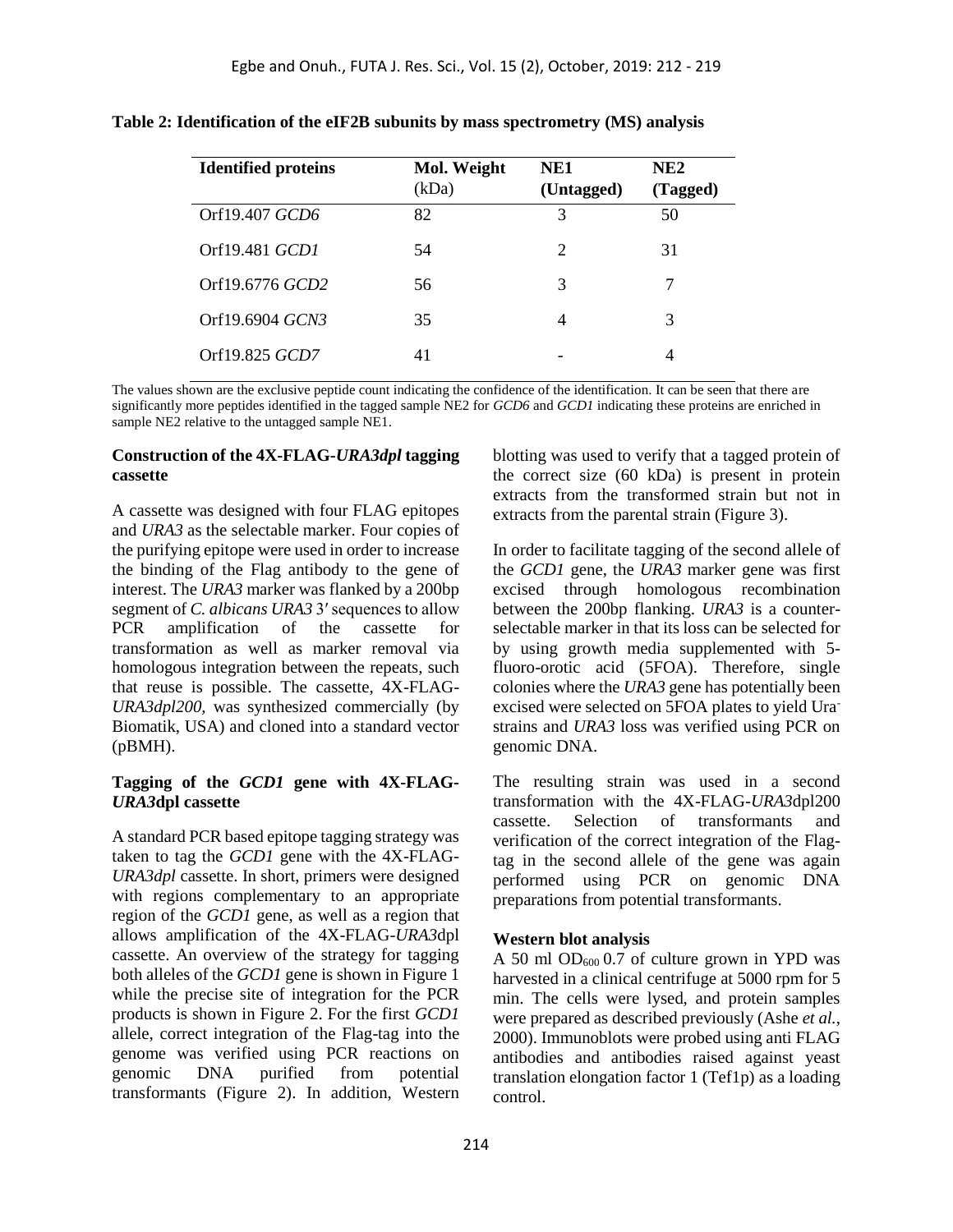### **Preparation of yeast cell extracts for FLAG-Affinity purification**

Yeast cultures were grown to  $A_{600} = -0.6$ , pelleted, snap frozen in liquid nitrogen and ground in lysis buffer (30mM HEPES, 800mM KCl, 10% (v/v) glycerol, 0.1% (v/v) Triton X-100, 5mM NaF, 1mM PMSF, 5mM β-mercaptoethanol, 1% (v/v) Calbiochem Set IV Protease Inhibitor Cocktail, 1µg/ml pepstatin, 1µg/ml leupeptin, 1µg/ml aprotinin in  $dH_2O$  pH 7.5) using liquid nitrogen in a freezer mill (Spec 6870, SPEX, UK). Lysates were cleared through two centrifugation steps (15,000 x *g* at 4°C) and quantified using Bradford Reagent.

## **FLAG Affinity purification of proteins**

Protein extracts were made from cultures of the Flag-tagged strain and an untagged strain and affinity purified using a modification of the FLAG affinity purification method (Mohammed-Qureshi *et al*. 2007). A 400µl of ANTI-FLAG M2 Magnetic beads (Sigma Aldrich Company Ltd, Dorset, UK) was pre-washed twice with 1ml lysis buffer to remove the storage buffer. Whole cell extract (10mg of total protein) was added to the beads and incubated with rotation for 2 h at  $4^{\circ}$ C. The supernatant (flowthrough) was removed from the beads, which were further washed three times in 1ml lysis buffer for 1 min and twice for 15 min in 1ml low salt buffer (30mM HEPES, 100mM KCl, 10% glycerol, 0.1% (v/v) Triton X-100, 5mM NaF, 1mM PMSF, 5mM β-mercaptoethanol, 1% (v/v) Calbiochem Set IV Protease Inhibitor Cocktail, 1µg/ml pepstatin, 1µg/ml leupeptin, 1µg/ml aprotinin in  $dH_2O$  pH 7.5). Bound proteins were eluted by incubation with 500µl elution buffer (30mM HEPES, 100mM KCl, 10% (v/v) glycerol, 0.1% (v/v) Triton X-100, 5mM NaF, 1mM PMSF, 5mM β-mercaptoethanol, 1% (v/v) Calbiochem Set IV Protease Inhibitor Cocktail, 1µg/ml pepstatin,  $1\mu$ g/ml leupeptin,  $1\mu$ g/ml aprotinin in dH<sub>2</sub>O pH 7.5, 0.1mg/ml 3X FLAG peptide (Sigma) for 2 h at 4°C with constant rotation and the resulting eluate was collected. Protein eluates were concentrated to 20 μl using Amicon Ultra 0.5mL Filters with a 3 KDa cut off (Millipore, Billerica, MA, USA) and loaded onto a 12% SDS-PAGE resolving gel. Samples were electrophoresed into the top 1 cm of the gel and stained by Instant Blue Stain (Expedeon Limited, Cambridge, UK). The immunoprecipitated proteins were excised from the gel, and processed by the Michael Smith Biological Mass Spectrometry Facility.

## **Mass spectrometric analysis**

The SDS PAGE resolving gels were removed from the gel running apparatus and soaked in Simply Blue SafeStain (Invitrogen) for 1 h, then washed in water. Bands stained with Coomassie were excised from SDS PAGE gels and dehydrated using 400µl of 100% acetonitrile followed by vacuum centrifugation. Dried gel pieces were reduced with 10mM dithiothreitol and alkylated with 55mM iodoacetamide. Gel pieces were then washed alternately with 25mM ammonium bicarbonate followed by acetonitrile. This was repeated, and the gel pieces dried by vacuum centrifugation. Then 100ng sequencing grade trypsin (Sigma), diluted in 50mM ammonium bicarbonate, was added and the gel samples were incubated overnight at 37C. Following digestion, the supernatants were removed to a fresh tube.

Digested samples were analysed by LC-MS/MS using an UltiMate® 3000 Rapid Separation liquid chromatography (RSLC, Dionex Corporation, Sunnyvale, CA) coupled to a LTQ Velos Pro (Thermo Fisher Scientific, Waltham, MA) mass spectrometer.

Peptide mixtures were separated using a gradient from 92% solution A (0.1% formic acid (FA) in water) and 8% solution B (0.1% FA in acetonitrile) to 33% solution B, in 44 min at 300nl min<sup>-1</sup>, using a 250mm x 75μm i.d 1.7µM BEH (Ethylene Bridged Hybrid) C18, analytical column (Waters). Peptides were selected for fragmentation automatically by data dependent analysis.

## **Data Analysis**

Data produced were searched using Mascot (Matrix Science UK), against the Uniprot database with taxonomy of [*C. albicans*] selected. Data were validated using Scaffold (Proteome Software, Portland, OR).

## **RESULTS**

The expected PCR products generated from strains having two Flag-tagged alleles of *GCD1* were obtained- the lane labelled '1<sup>st</sup> and 2<sup>nd</sup>' contains a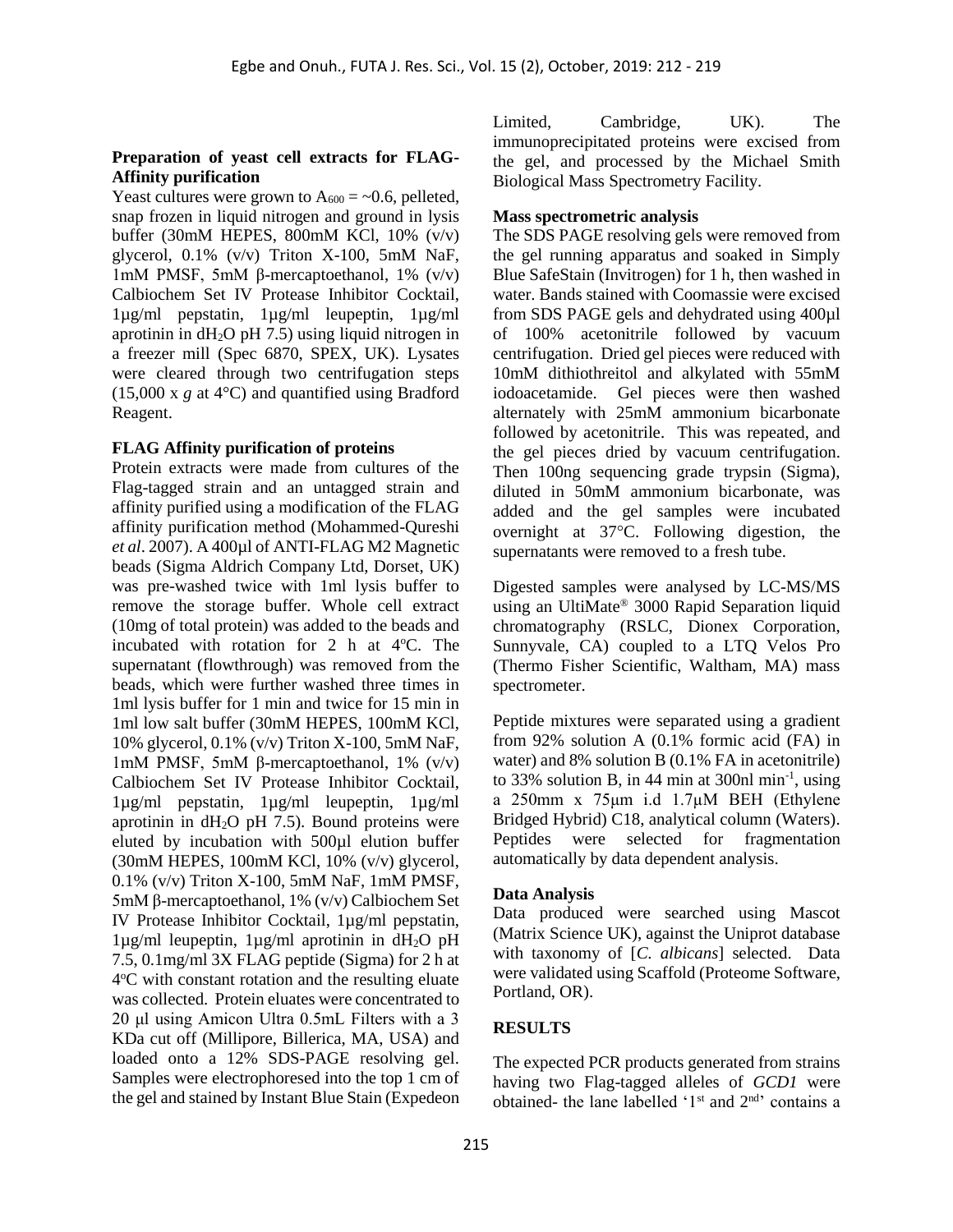DNA band for the first tagged allele, a DNA band for the second tagged allele yet no DNA band where the untagged allele migrates (Figures 2 and 3). Western analysis using an antibody raised against Flag protein also showed approximately 2 fold higher levels of protein from the strain in which the two *GCD1* alleles were tagged relative to the strain where only one allele of the gene is tagged (Figure 3).

#### **FLAG affinity purification of eIF2B for analysis by mass spectrometry**

The purified proteins separated by SDS PAGE alongside whole cell extract samples from the tagged and untagged strains and visualized by staining with Coomassie blue are shown in Figure 4. From the gel, some of the protein bands are of the correct sizes (Figure 4) for subunits of eIF2B. In particular, the bands at ~80kDa and ~55kDa are eIF2Bε and eIF2Bγ, especially given that eIF2Bγ is the tagged subunit and work across eukaryotes has shown that this subunit forms a catalytic subcomplex with eIF2Bε (Koonin, 1995).

In order to clarify which eIF2B subunits were present in the samples, immunoprecipitated samples were briefly run into an SDS PAGE gel, stained and protein bands were excised from the gel and analysed by mass spectrometry. Table 2 shows that eIF2B subunits were enriched in the sample, as shown by the number of peptides present in samples generated from the tagged strains relative to untagged. In particular, the eIF2Bγ and ε subunits, which are known to form the catalytic sub-complex, are heavily enriched in the tagged samples. Therefore, these data shows that the double tagging of the two *GCD1* alleles with 4xFLAG epitope has successfully allowed purification of subunits of eIF2B.



**Figure 1: Strategy for tagging the two alleles of**  *C. albicans* **genes using the mini Ura-blaster technique.** (A) Restriction map of *URA3-*dpl200 cassette from plasmid pDDB57. The locations of the URA ORF (white box) and duplicated 3′ sequences (hatched boxes) are shown. (B) The schematic of the sequential tagging of the two alleles of a gene, epitope tag (stripped box).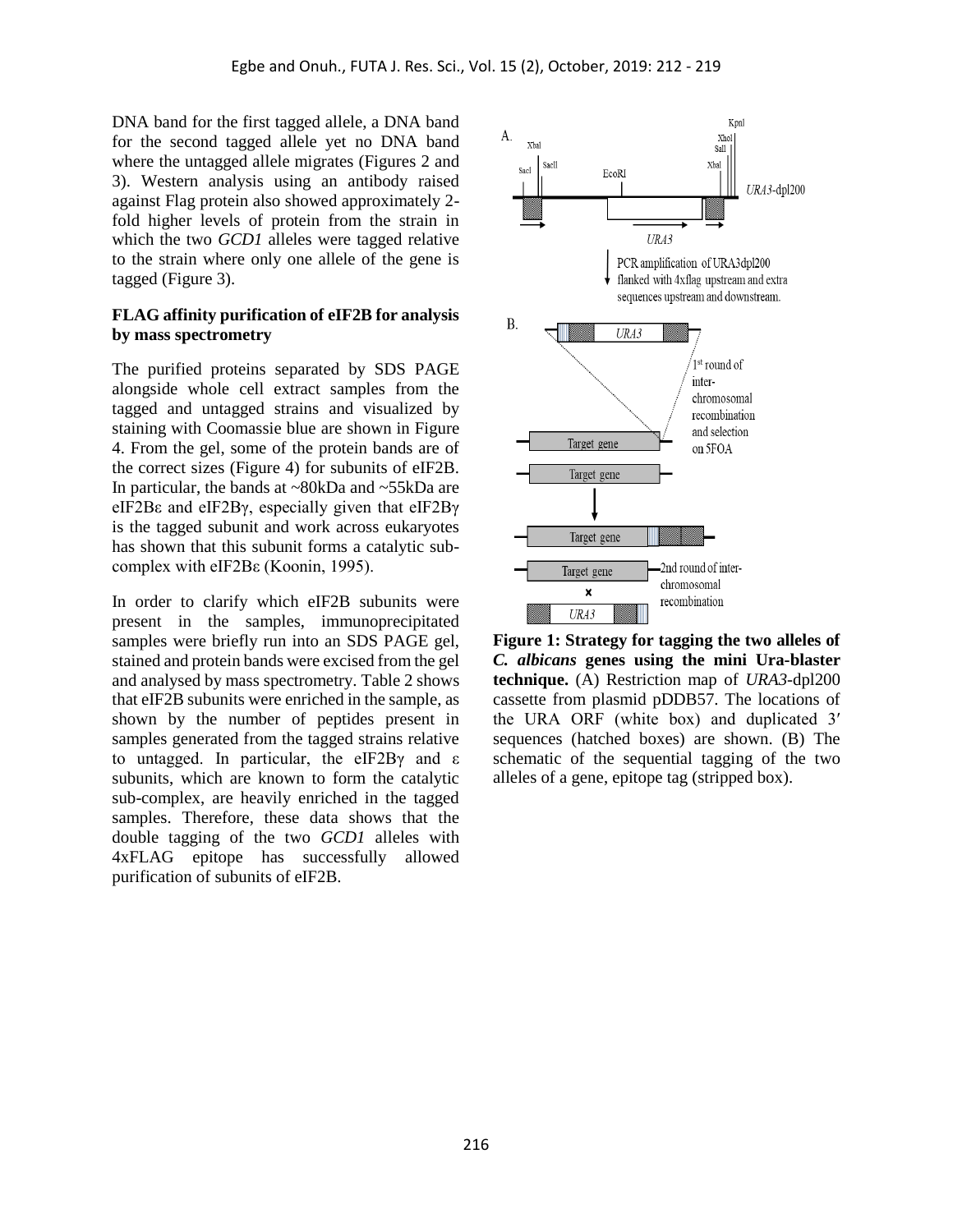

**Figure 2: Verification of genomic C-terminal FLAG tagging of the first allele of** *GCD1* **in CAI4 strain. A.** Schematic of PCR strategy used to verify genomic integration of the FLAG-tag and the expected PCR product sizes. B. Agarose DNA electrophoresis of PCR products. (a) refers to the transformants bearing the whole tagging cassette, while (b) refers to transformants that have lost the *URA3* gene.

**FLAG tagging of the second allele of** *GCD1* **in CAI4 strain. A.** Agarose DNA electrophoresis of PCR products generated by amplification of genome extracts. Product sizes are as presented in Figure 2. **B**. Immunoblots on extracts generated from the indicated strains. (1/2 and 2/2 refer to one and two alleles of genes tagged with 4xFLAG epitope)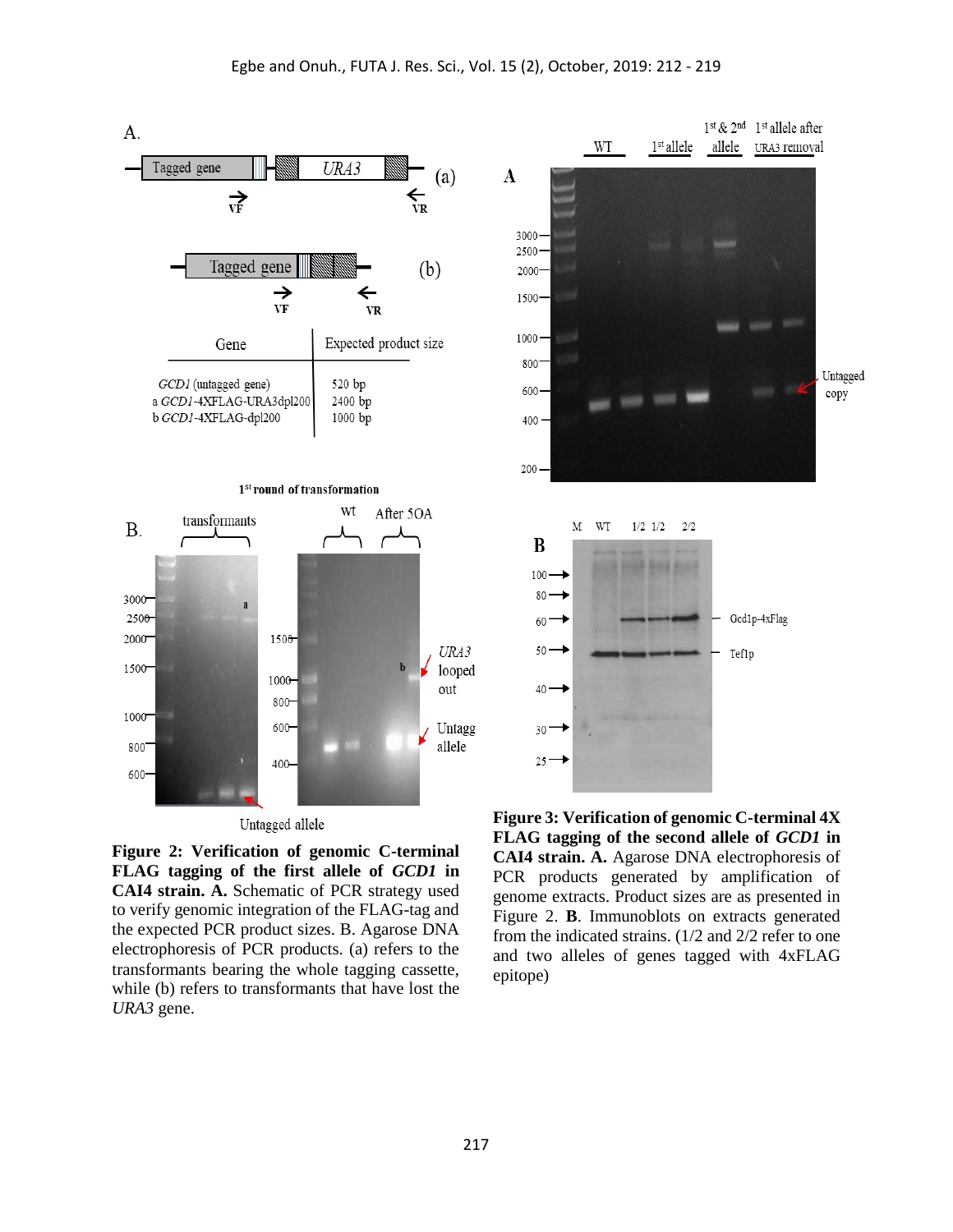

| elf2B subunits   | Mol. weight ( kDa) I |                           |
|------------------|----------------------|---------------------------|
| Gcd $6 \epsilon$ | 81.9                 | Molecular weights of      |
| Gcd2 $\delta$    | 55.9                 | Candida albicans eIF2B    |
| Gcd1 $\gamma$    | 54.3                 | subunits protein extracts |
| $Gcd7\beta$      | 41.0                 |                           |
| Gcn3 $\alpha$    | 35.1                 |                           |

### **Key: M-Protein marker**

**Figure 4: FLAG affinity purified eIF2B subunits protein extracts.** Coomassie stained gels of FLAG affinity purified eIF2B from *Candida* strains bearing one copy and two copies of the 4xFLAG tag.

#### **DISCUSSION**

The eukaryotic initiation factor 2B (eIF2B) is a five-subunit guanine nucleotide exchange factor, that functions during translation initiation to catalyze the otherwise slow exchange of GDP for GTP on its substrate eIF2. The study of the effect of various stressful conditions that affect translation initiation requires that eIF2B complex or subcomplex be enriched and purified from the cell lysate. A tagging strategy with four FLAG epitopes making use of a mini *URA3* blaster (*URA3-dpl200*) cassette was utilized to tag two alleles of *GCD1 of C. albicans.*

The results obtained from this work showed that double tagging of the two allelles of the gene of a predominantly diploid organism like *C. albicans* can be achieved using a modification of the mini *URA3* blaster cassette. Although the cassette was initially designed for gene deletions in *C. albicans*  (Wilson *et al.,* 2000; Ganguly and Mitchell, 2012)*,* here it was adapted for the sequential FLAGepitope tagging of two alleles of the *GCD1* gene in *C. albicans.* 

Previously a combined V5-6xHis epitope tag (Milne *et al*., 2011) was used to tag the *GCD1* gene, however the proteins could not be purified, nor were they detected by mass spectrometry (Unpublished data). There are a number of possible explanations for the difficulty in purifying the eIF2B protein including insufficient protein levels or inaccessibility of the epitope tag. In *S. cerevisiae*, an eIF2B purification system has been developed, where all five eIF2B subunits are overexpressed from two plasmids, and FLAG epitopes on eIF2Bγ allow purification (Mohammed-Qureshi *et al*., 2007). *C. albicans* is predominantly diploid and autonomous plasmid systems developed for routine use are unstable in this organism (Goshorn *et al*., 1992). Moreover the recently identified haploid phase of *C. albicans* has also been shown to exhibit reduced fitness (Hickman *et al*., 2013) Therefore, to tag the two alleles of the gene that code for eIF2Bγ in this diploid, a different tagging system was designed using the 4xFLAG epitope tag. The FLAG tag system (Sigma-Aldrich) as reported by Mohammed-Qureshi *et al*., (2007) was found to have greater specificity and enabled purification from a cell lysate in a single affinity step. This system enabled the successful purification of a subcomplex of eIF2B.

#### **CONCLUSION**

The purification of *C. albicans* eIF2B complex will ovide a greater insight into molecular mechanisms of integrated stress response and also enhance our understanding of the structure and function of eIF2B, a key conserved protein complex that plays critical role in protein translation initiation across eukaryotes. The *URA3* blaster technique previously designed for gene deletion in *C.*